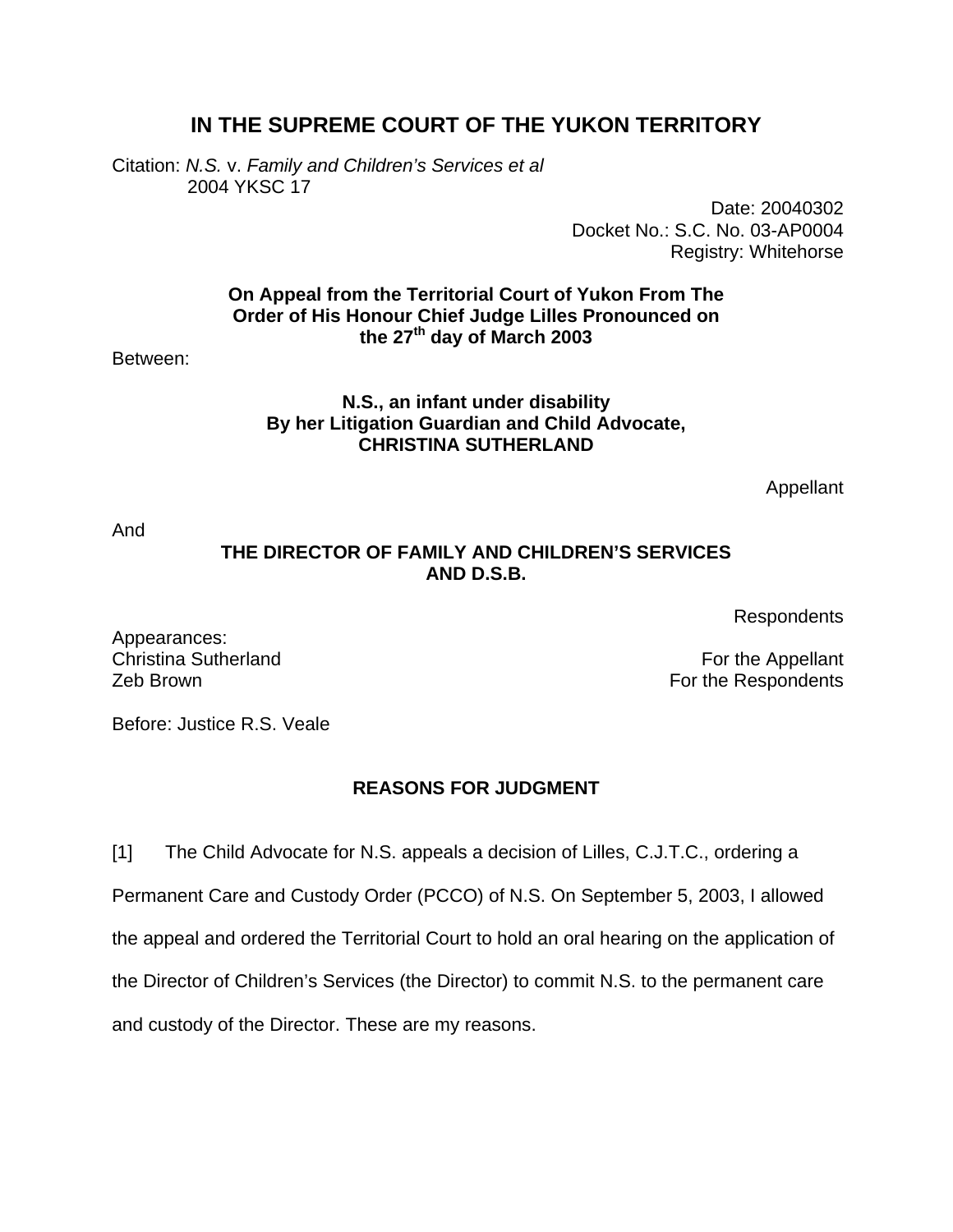### **THE FACTS**

- [2] The facts are as follows:
	- 1. N.S. is 16 years old.
	- 2. She has been in the care of the Director since June 2000, initially by a temporary care agreement and, since June 13, 2002, by a Temporary Care and Custody Order (the TCCO).
	- 3. On December 6, 2002, the Director filed a Notice of Application to convert the TCCO to a PCCO.
	- 4. The mother of N.S. consented to the PCCO.
	- 5. The stepmother of N.S. also agreed to N.S. remaining in the Director's care until she is 18 years old.
	- 6. On January 9, 2003, the Court recommended the appointment of a Child Advocate and counsel was appointed.
	- 7. The Child Advocate and N.S. indicated to the Court on February 14, 2003, that N.S. wished to remain in the temporary care and custody of the Director instead of being in the permanent care of the Director.
	- 8. On March 27, 2003, the trial judge heard further submissions from the Child Advocate. In addition, the social worker expressed her views from counsel table, and counsel for the Director made a brief submission. The trial judge noted that the other concerned parent had already consented to the Director's application, and then granted the Director's application for a PCCO, basing his reasons on the affidavit of a social worker.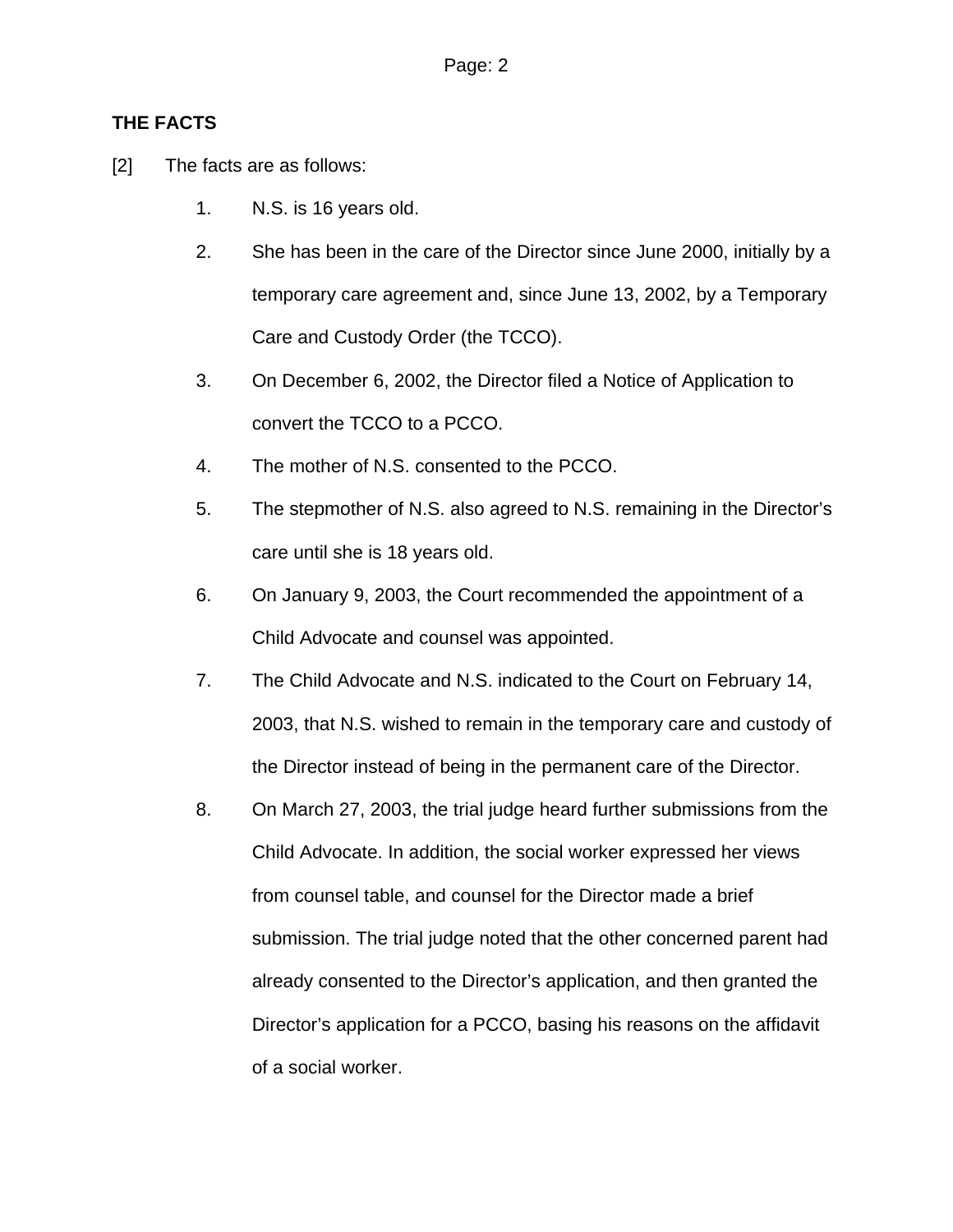- 9. There was no evidence before the Court that the mother or stepmother of N.S. had been made aware of the position of N.S. regarding an extension of the existing TCCO.
- 10. At the appeal hearing, the Child Advocate and counsel for the Director stated that on March 27, 2003, they expected the judge to set a hearing date. They were surprised when the judge made the order without a hearing.
- 11. The trial judge gave no clear notice that he was proceeding on a summary basis. The Child Advocate did not object when the PCCO was made.
- 12. N.S. has been diagnosed with a schizoaffective disorder and bipolar sub-type. She has a history of substance abuse problems.
- 13. She is presently residing in an approved group home facility.
- 14. Her behaviour involving psychosis has decreased and she takes her medication every day. She has made a lot of positive changes to her life.
- 15. The Director did not consent to N.S. remaining in the temporary care and custody of the Director. Such an order would require the consent of the Director.

## **ANALYSIS**

[3] There are three sections of the *Children's Act*, R.S.Y. 2002, c.31, that are applicable: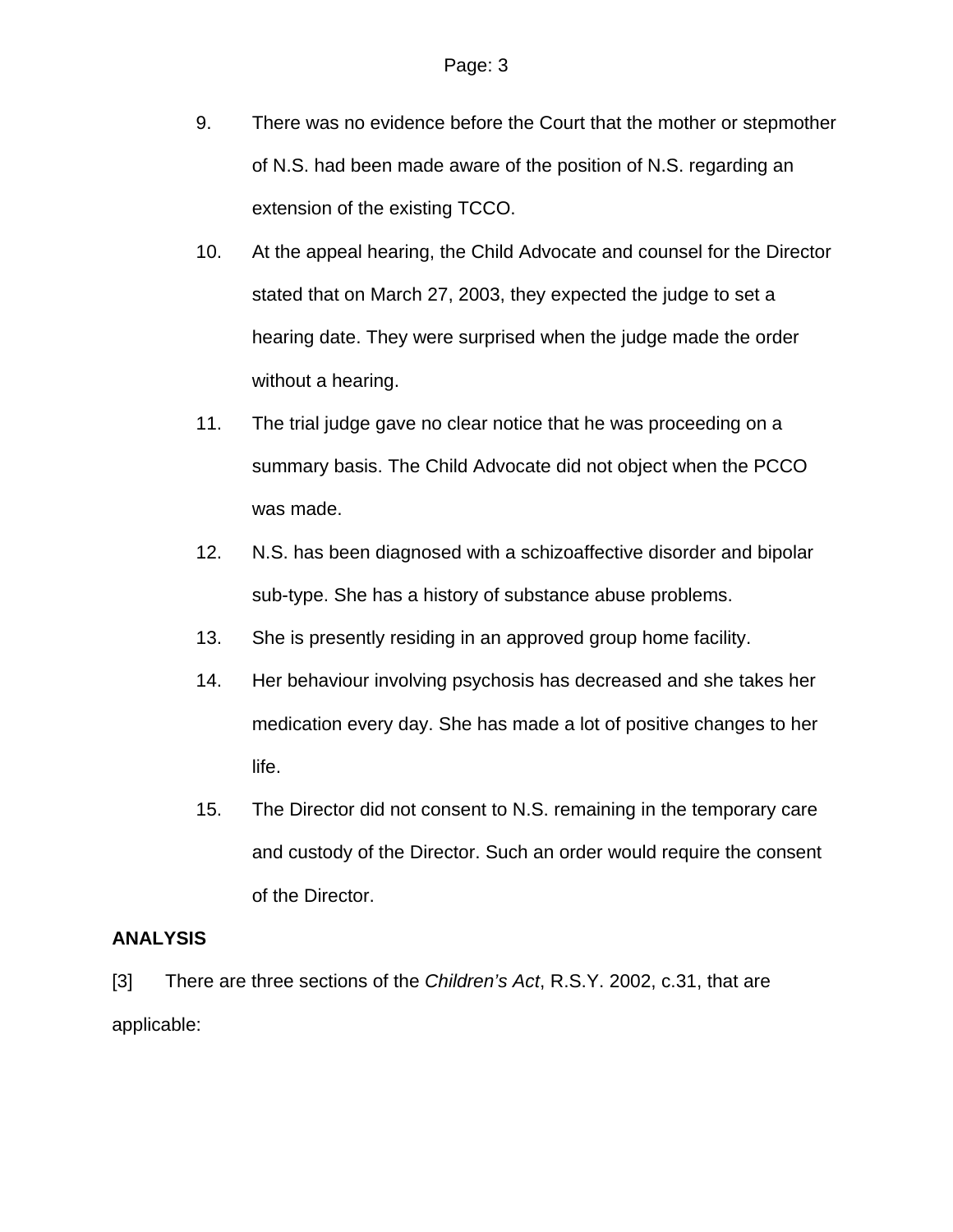#### **Orders on conclusion of hearing**

**128**(1) If, at the conclusion of the hearing of an application under this Part, the judge finds on the balance of probabilities that the child is a child in need of protection, the judge shall

(a) allow the child to be returned into the care of the concerned parent, or other person entitled to his care or custody, in whose care and custody the child was when he was taken into care or when proceedings were commenced pursuant to section 120;

(b) commit the child into the temporary care and custody of the director; or

(c) commit the child to the permanent care and custody of the director.

(2) If the child is in the care of the director and, at the conclusion of the hearing of an application under this Part the judge finds on the balance of probabilities that the child is not a child in need of protection, the director shall return the child to the concerned parent, or other person entitled to the child's care, in whose care and custody the child was when taken into care.

(3) The director shall return the child pursuant to subsection (2) as soon as the return may reasonably be done, having regard to the best interests of the child, but the return of the child shall not be delayed more than 48 hours unless a judge authorizes a longer delay.

…

#### **Further orders for temporary care**

**130**(1) If a judge has made an order under subsection 128(1), that judge or any other judge may later, after a hearing, from time to time, and on the application of the director make an order

(a) extending the duration of an order of the kind described in paragraph 128(1)(a) or (b);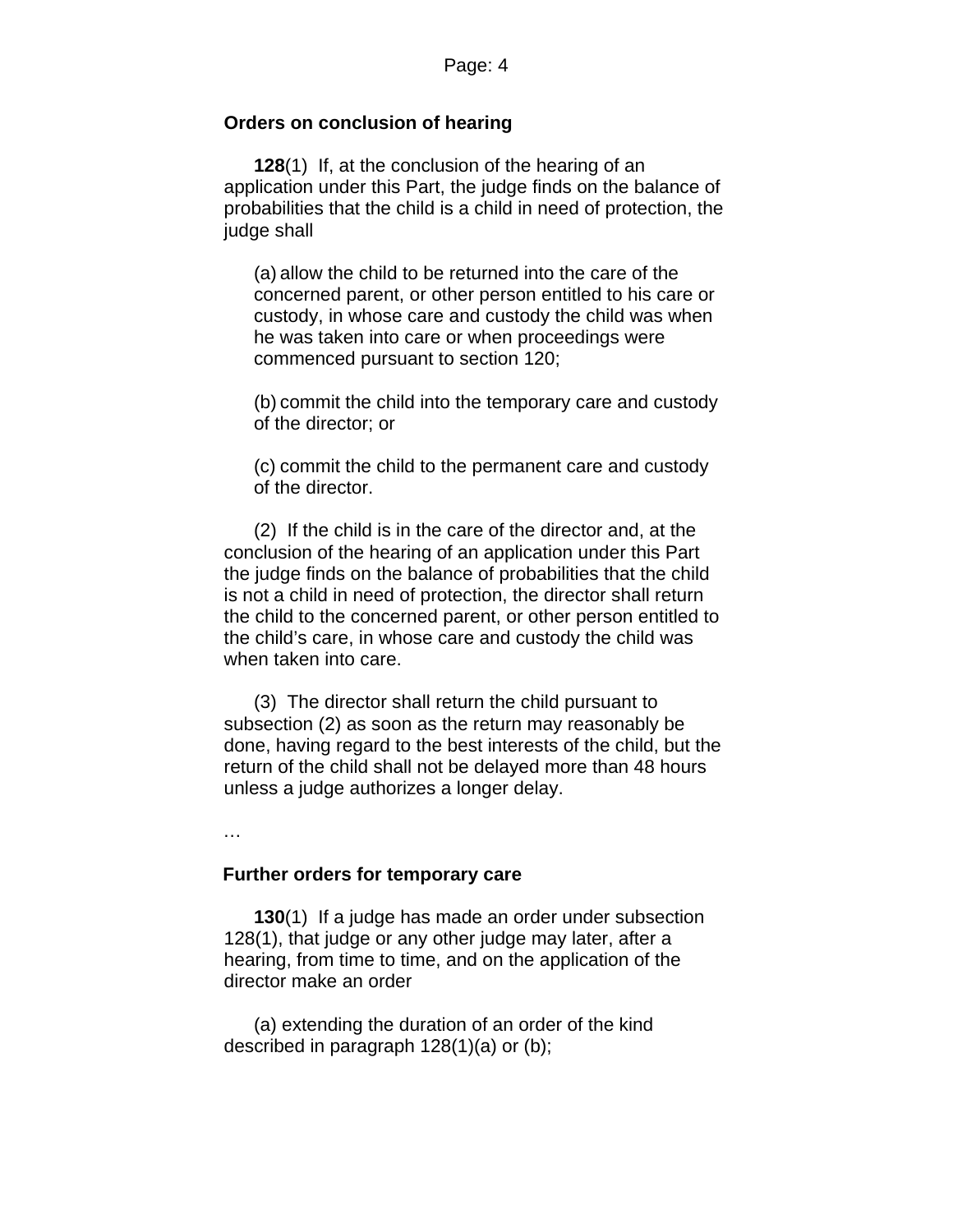#### Page: 5

(b) converting an order of the kind described in paragraph 128(1)(a) into one of the kind described in paragraph  $128(1)(b)$  or  $(c)$ ; or

(c) converting an order of the kind described in paragraph 128(1)(b) into one of the kind described in paragraph  $128(1)(a)$  or  $(c)$ .

(2) The director may make an application under subsection (1) on not lest than 10 days notice in writing served on the concerned parent or other person who but for the proceedings under this Part would be entitled to the care and custody of the child.

(3) Before the conclusion of the hearing of an application under subsection (1) the judge may

(a) adjourn the hearing from time to time; and

(b) make an order for the temporary care and custody of the child, until the conclusion of the hearing.

#### **Order for temporary care by director**

**131**(1) No order for temporary care and custody of a child shall be, whether in consequence of adjournment, or of an initial order or any extension of an initial order, for a time exceeding

(a) a period of 12 months, for a child under two years of age at the date of taking into care or of issuance of the notice to bring before a judge;

(b) a period of 15 months, for a child under four years of age at the date of taking into care or of issuance of notice to bring before a judge; or

(c) 24 months in any other case.

(2) In calculating the continuity of periods referred to in paragraphs (1)(a), (b) or (c), the judge shall disregard any period or periods the aggregate of which does not exceed six weeks in which the child was temporarily returned to the care of the child's parents or other person entitled to the child's care and custody.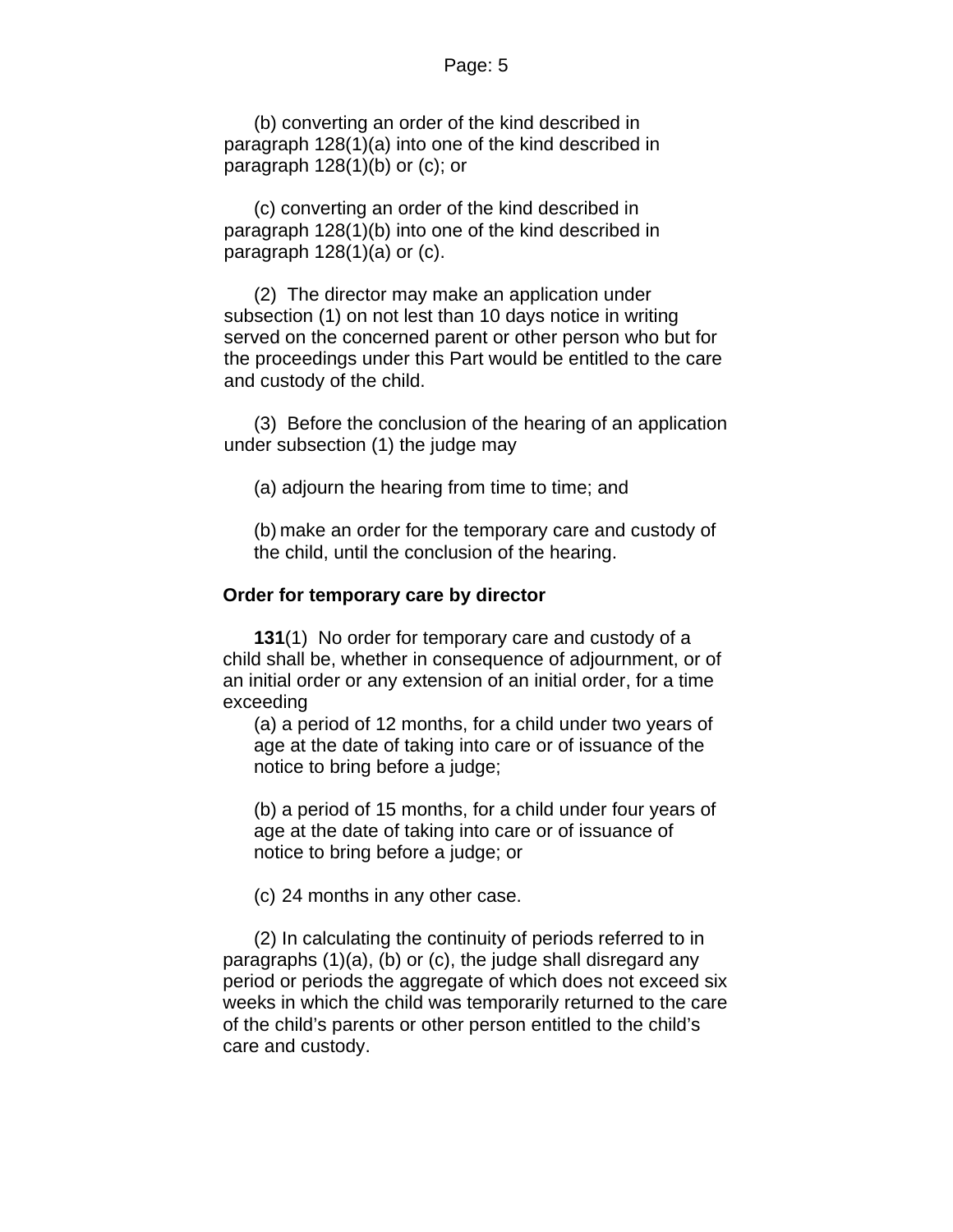#### Page: 6

(3) Any order for temporary care and custody of a child that purports to be for a time exceeding the time allowed by this section shall be deemed to subsist for only the time that is allowed under this section.

(4) Despite the provisions of this section a judge may on the application of a child who has reached the age of 14 years and with the written consent of the director, extend a period of temporary care and custody to the director beyond two years for a further period not exceeding two years.

[4] In this case a TCCO was made under s. 128(1)(b) on June 13, 2002. Pursuant to

s. 130(2), the Director made an application to convert the TCCO to a PCCO.

[5] Section 130(1) is quite clear that this can only be accomplished "after a hearing".

Section 183 of the *Children's Act* states that the inherent jurisdiction of superior courts

in relation to children does not vest in the Territorial Court or any judge thereof.

[6] The *Children's Act* does not define the word "hearing". Arguably, a hearing could

be a full oral hearing with witnesses or a summary hearing on affidavits and

submissions.

[7] In my view, a 16 year old child in a protection proceeding is a party. The Act

recognizes this by authorizing the official guardian to provide a child with separate

representation.

[8] The right of a child to be a party is also implicitly recognized by s. 1 of the Act:

## **Best interests of child**

**1** This Act shall be construed and applied so that in matters arising under it the interests of the child affected by the proceeding shall be the paramount consideration, and if the rights or wishes of a parent or other person and the child conflict the best interests of the child shall prevail.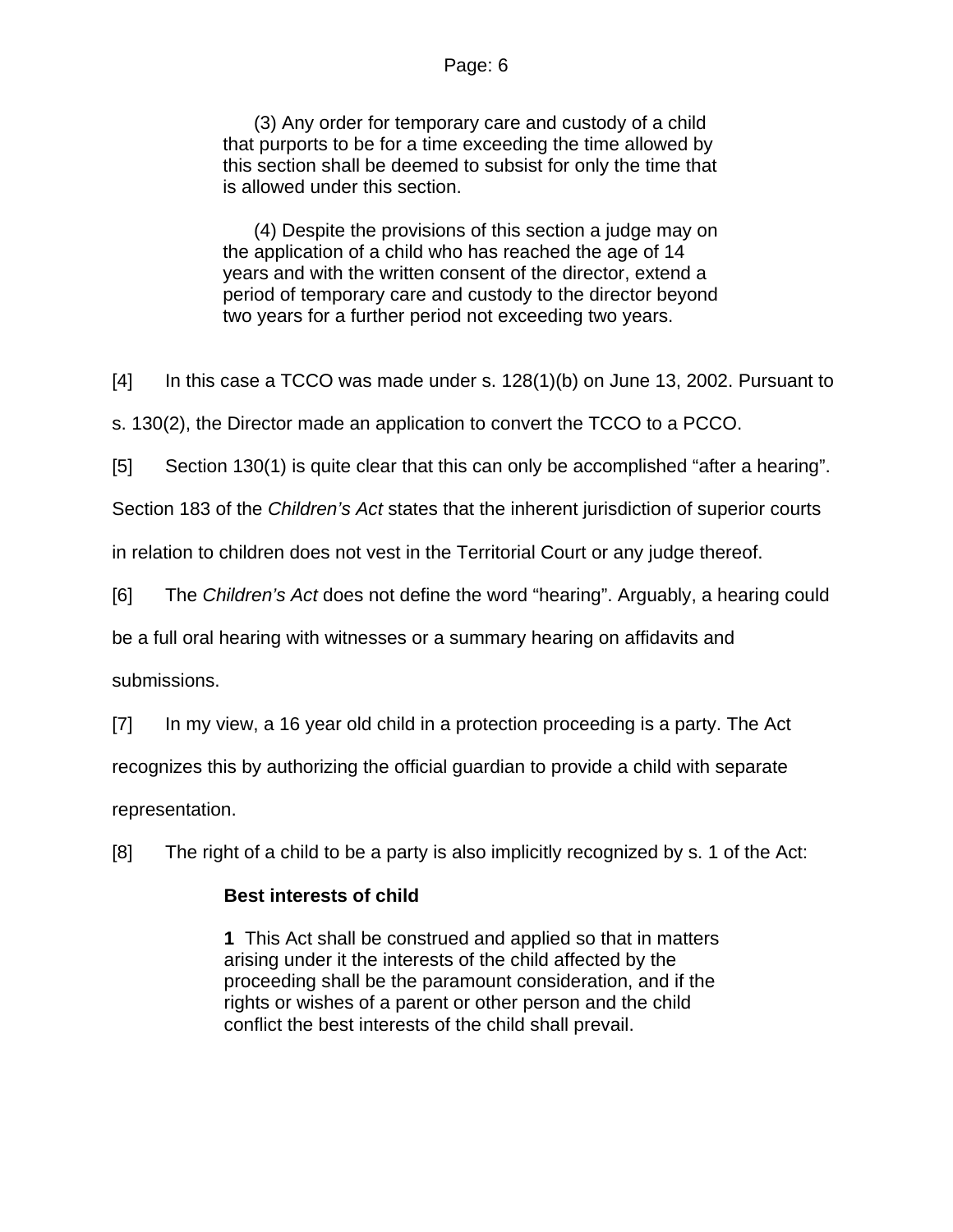[9] In this case, there is no dispute that N.S. should remain in care. But there was a clear issue raised by the Child Advocate that put the best interests of the child into question. The difference between a TCCO and a PCCO is significant as the latter results in a loss of natural parentage. Although in this case, the natural mother and the stepmother had not raised the issue, the outcome of the proceeding could have a profound effect on the child's cultural identity, well-being and sense of security.

[10] Thus, we are presented with a situation where a party to a proceeding has the expectation that there will be a full hearing with witnesses and is suddenly confronted with the reality that it has been a summary hearing and a final permanent order has been made.

[11] The rights of a child of the age and ability of N.S. have been recognized in Article 12 of the United Nations *Convention on the Rights of the Child,* GA Res. 44/25, (the Convention):

- 1. States Parties shall assure to the child who is capable of forming his or her own views the right to express those views freely in all matters affecting the child, the views of the child being given due weight in accordance with the age and maturity of the child.
- 2. For this purpose, the child shall in particular be provided the opportunity to be heard in any judicial and administrative proceedings affecting the child, either directly, or through a representative or an appropriate body, in a manner consistent with the procedural rules of national law.

Canada ratified the Convention on December 13, 1991.

[12] The question to be addressed is whether the procedure used in this case was "in

a manner consistent with the procedural rules of national law".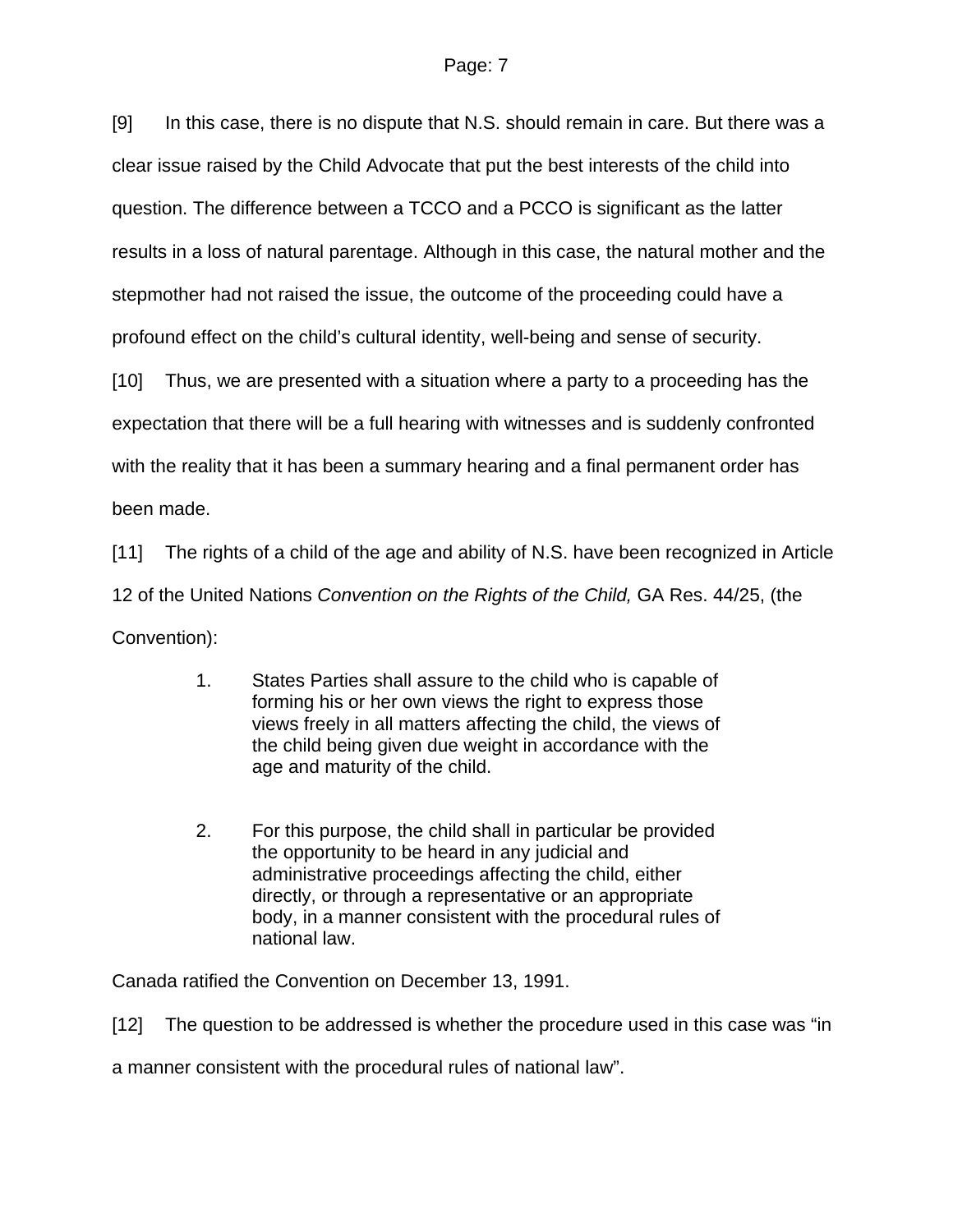[13] Section 7 of the *Charter of Rights and Freedoms* provides as follows:

Everyone has the right to life, liberty and security of the person and the right not to be deprived thereof except in accordance with the principles of fundamental justice.

[14] In the case of *New Brunswick (Ministry of Health and Community Services)* v.

*G. (J.) [J.G.]*, [1999] 3 S.C.R. 46, the Supreme Court ruled that the denial of state-

funded legal aid to a parent in a protection proceeding was a breach of the parents s. 7

*Charter* right. At paragraph 2, the Chief Justice stated that "When government action

triggers a hearing in which the interests protected by s. 7 of the *Canadian Charter of* 

*Rights and Freedom* are engaged, it is under an obligation to do whatever is required to

ensure that the hearing be fair."

[15] Lamer, C.J., went on to say at paras. 73 and 76 respectively:

For the hearing to be fair, the parent must have an opportunity to present his or her case effectively. Effective parental participation at the hearing is essential for determining the best interests of the child in circumstances where the parent seeks to maintain custody of the child. …

…

The interests at stake in the custody hearing are unquestionably of the highest order. Few state actions can have a more profound effect on the lives of both parent and child. Not only is the parent's right to security of the person at stake, the child's is as well. Since the best interests of the child are presumed to lie with the parent, the child's psychological integrity and well-being may be seriously affected by the interference with the parent-child relationship.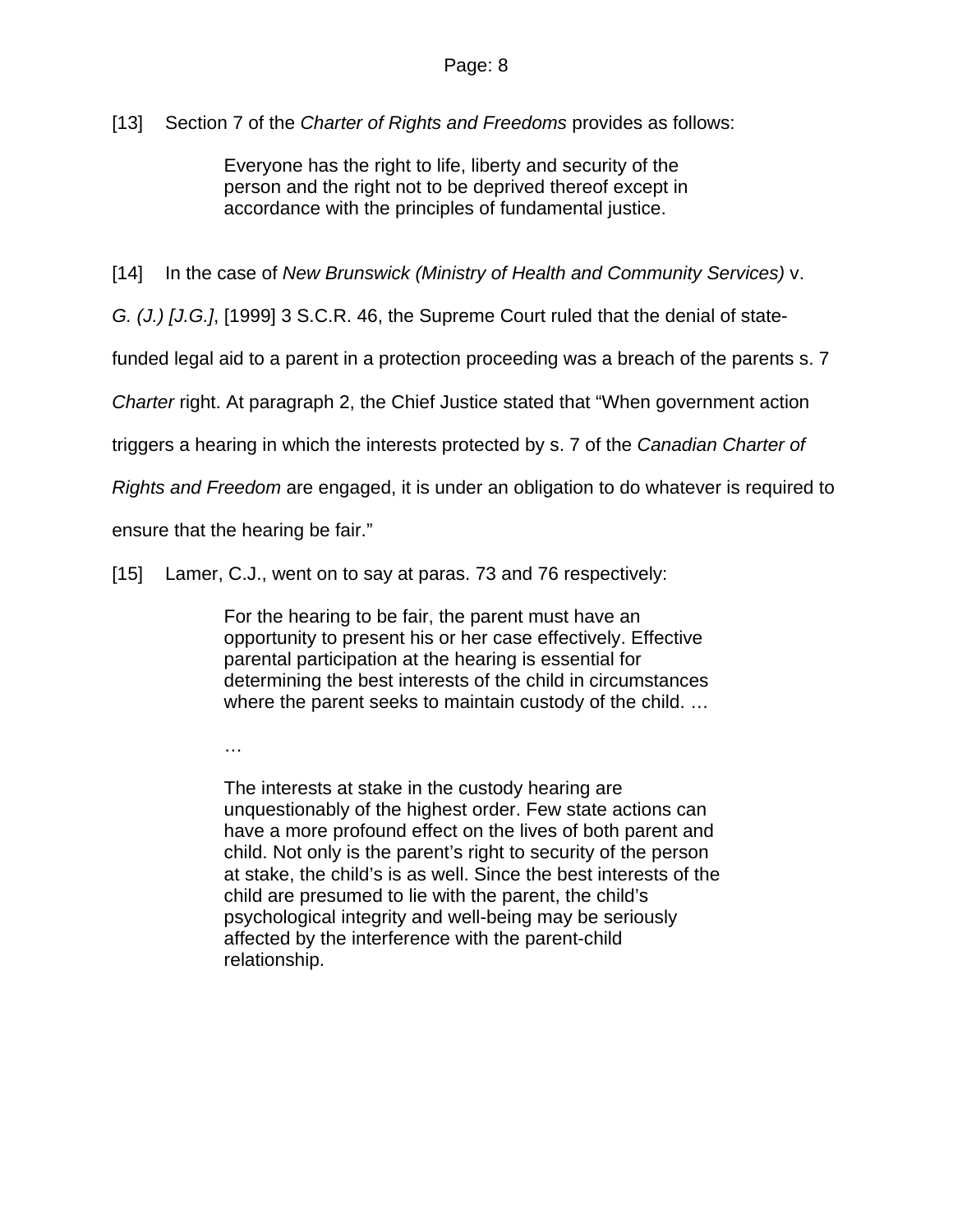[16] Although the Supreme Court was dealing with the issue of legal representation of a parent, the same principle, in my view, applies to a sixteen year-old child who has been denied a full oral hearing.

[17] I note that N.S. is seeking a remedy that requires the consent of the Director. This may not be forthcoming. However, N.S.'s right to oppose the PCCO should be protected as it may lead to an alternative outcome after the evidence is heard. It cannot be presumed that the position taken by the Director will prevail after a full hearing with witnesses.

[18] There are no doubt circumstances where a summary hearing may be appropriate. For example, in exceptional circumstances when there is no dispute on the facts and there is only one possible outcome. However, the trial judge must explicitly inform counsel and the parties of any intention to proceed summarily and permit full submissions to be made. It should only be exercised in exceptional circumstances where there is no real issue to be aired at the hearing (see *Catholic Children's Aid Society of Metropolitan Toronto v. O. (L.M.)* (1997), 149 D.L.R. (4<sup>th</sup>) 464 (Ont. C.A.), at paras 8 and 9. In that case, the parents were awaiting trial on charges of second-degree murder involving one of their children and the father had previously been convicted of assaulting one of their other children. After the ruling on a summary hearing, the mother and father were convicted on the second-degree murder charges.

[19] This case is not such an extreme matter that the rights of the N.S. should be decided without a full hearing.

[20] I conclude that the s. 7 of the *Charter* right of N.S. to security of the person has been breached by the failure to have a full hearing with witnesses. Pursuant to s. 24(1)